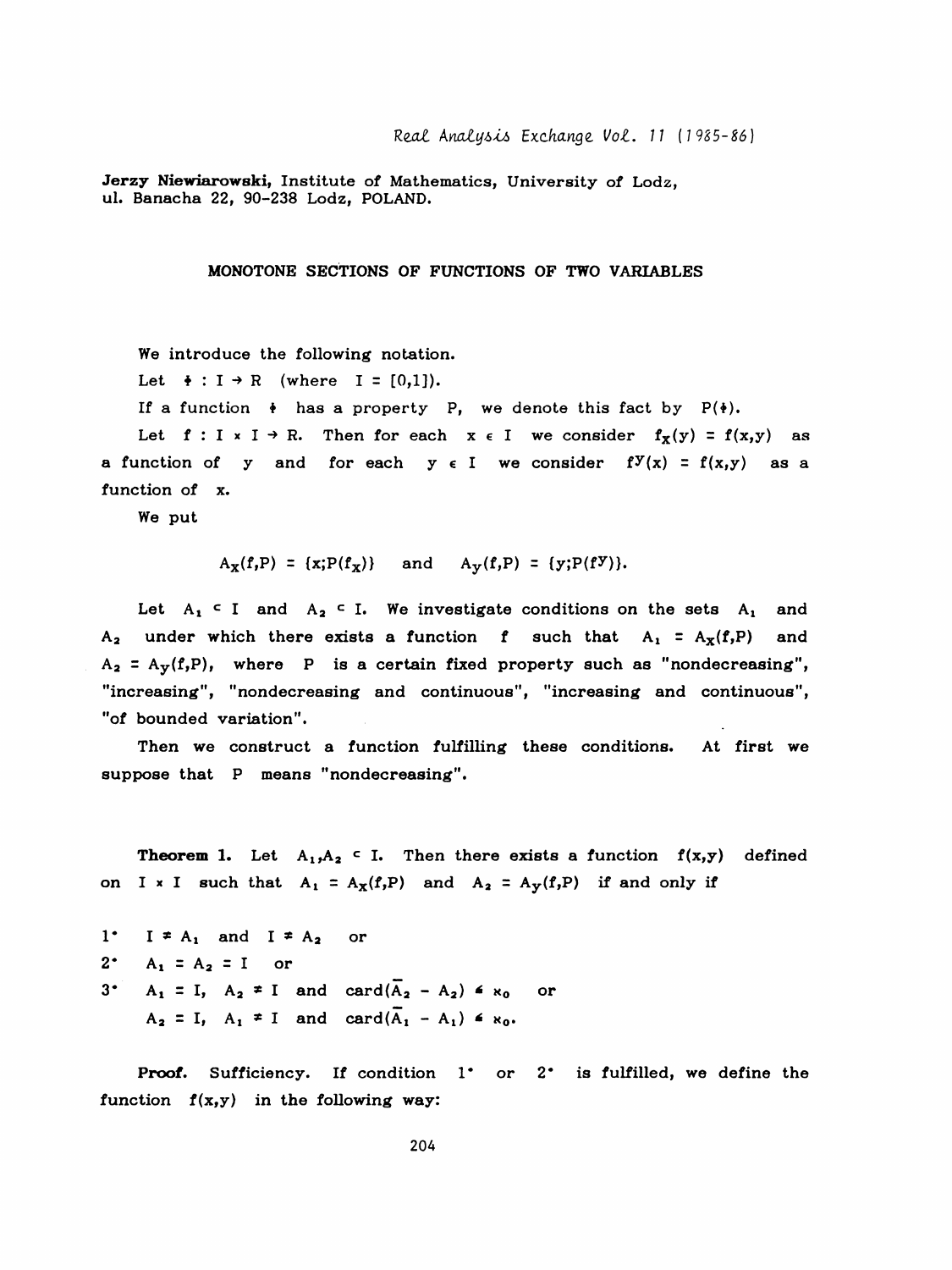$$
f(x,y) = \begin{cases} (x+1)(y+1) & \text{for } (x,y) \in A_1 \times [0,1] \cup [0,1] \times A_2 \\ - (x+1)(y+1) & \text{for the remaining } (x,y) \in I \times I. \end{cases}
$$
 (I)

If  $A_1 = A_2 = I$ , then, obviously, only (I) is valid, and if  $A_1 = A_2 = \emptyset$ , then all points are remaining, so we use only (II). It is clear that the function  $f(x,y)$  fulfills all the the required conditions. Let us suppose that the first part of condition 3<sup>o</sup> is fulfilled. Then  $I^0 = (I^0 - \bar{A}_2)$  u  $((\bar{A}_2 - A_2)$  n  $I^0)$  u  $(A_2 \cap I^o)$  where  $I^o = (0,1)$ . Let  $Z = (\overline{A}_2 - A_2) \cap I^o$ . We can write down all elements of the set  $Z$  as  $\{y_n\}$  because  $Z$  is finite or countable. Let G =  $I^0$  -  $\overline{A}_2$  = U ( $\alpha_n$ , $\beta_n$ ) where  $(\alpha_n,\beta_n)$  are components of G. The notation  $U$  ( $\alpha_{\text{n}}$ , $\beta_{\text{n}}$ ) means that the union is finite or countable. We put

$$
g(y) = y + \sum_{y_i < y} \frac{1}{2^i}
$$
 for  $y \in I^0$ .

Next we define a function  $f_1(x,y)$  on the set  $I^0 \times I^0$  by the formula

$$
f_1(x,y) = \begin{cases} x \cdot g(y) & \text{for } x \in I^0 - \{\frac{1}{2}\}, y \in I^0. \\ \frac{1}{2} \lim_{\eta \to y^+} g(\eta) & \text{for } x = \frac{1}{2}, y \in I^0. \end{cases}
$$

Let  $\gamma_n = \lim_{\eta \to \alpha_n^+} f_1(\frac{1}{2}, \eta), \quad \delta_n = \lim_{\eta \to \beta_n^-} f_1(\frac{1}{2}, \eta).$  Let  $h_n(y)$  be any increasing  $\eta \to \alpha_n^+$ and continuous function defined on  $[\alpha_n,\beta_n]$  such that  $h_n(\alpha_n) = \gamma_n'$  $h_n(\beta_n) = \delta_n$  and  $h_n(y) \leq f_1(\frac{1}{2}, y)$  for  $y \in (\alpha_n, \beta_n)$ .

Now we define a function  $f(x,y)$  on the set  $I^0 \times I^0$  by

$$
f(x,y) = \begin{cases} h_{n}(y) & \text{for } x = \frac{1}{2}, y \in (\alpha_{n}, \beta_{n}) \\ f_{1}(x,y) & \text{for the remaining } (x,y) \in I^{0} \times I^{0}. \end{cases}
$$
(III)

It is not difficult to extend the function  $f(x,y)$  to I x I in order to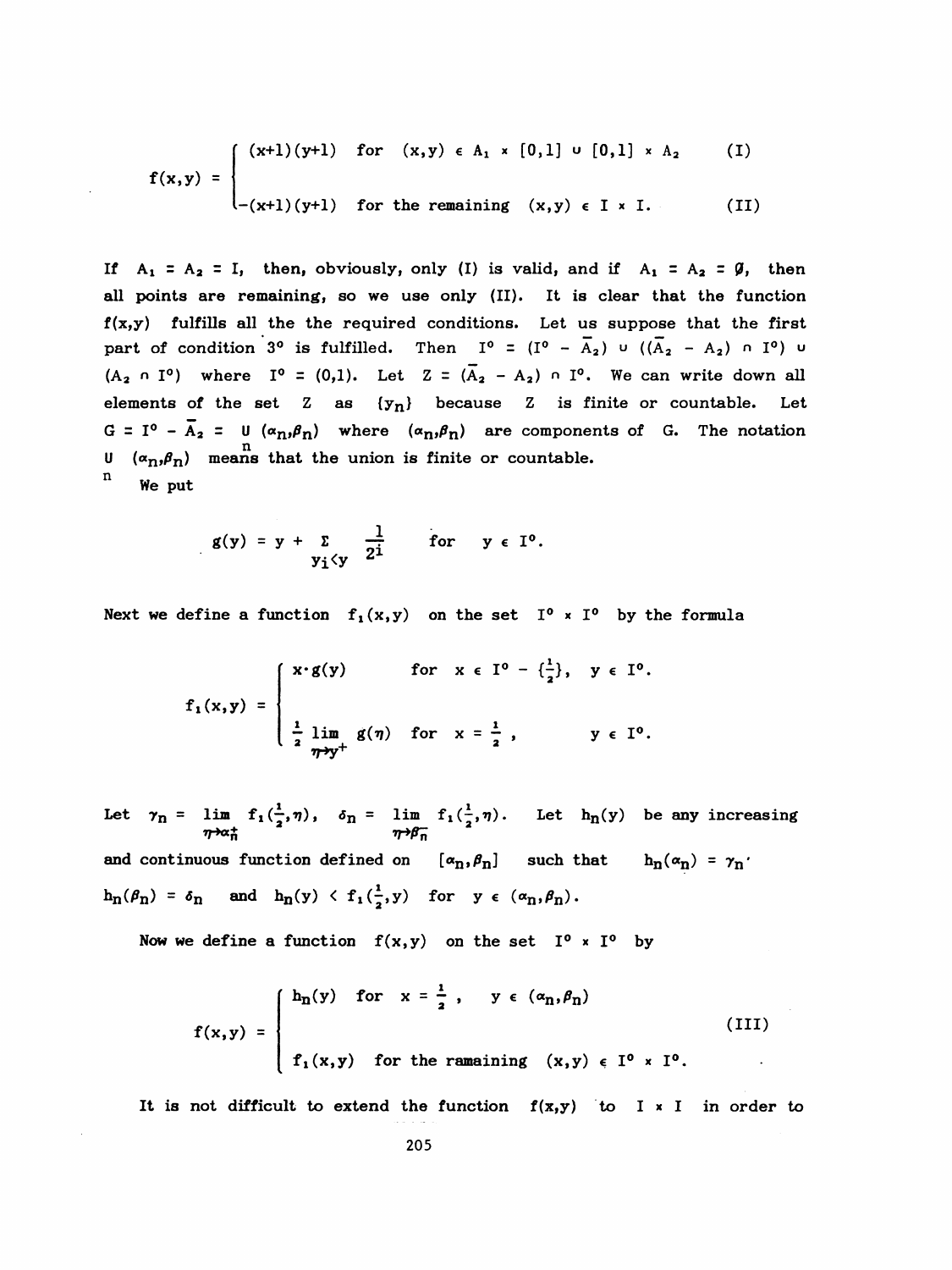obtain a function fulfilling all of the required conditions.

Necessity. We suppose that  $A_1 = I$ ,  $A_2 \subset I$  and  $card(\overline{A}_2 - A_2) > \kappa_0$ . The case  $A_1 \subset I$ ,  $A_2 = I$  and  $card(\overline{A}_1 - A_1) > \kappa_0$  is analogous. We assume that we can construct a function  $f(x,y)$  such that  $A_1 = A_x(f,P)$  and  $A_2 = A_y(f, P)$ . The set of all limit points of the set  $A_2$  from both the left and the right side which do not belong to the set  $A_2$  is denoted by B. Of course, card B >  $x_0$ . If  $y_0 \in B$ , then there exist points  $x_0$ ,  $x_1 \in I$  such that

(1) 
$$
\mathbf{x}_0 \langle \mathbf{x}_1 \text{ and } \mathbf{f}^{y_0}(\mathbf{x}_0) \rangle \mathbf{f}^{y_0}(\mathbf{x}_1).
$$

We shall show that the function  $f_{X_0}(y)$  is not continuous at  $y_0$ . Suppose that the function  $f_{X_0}(y)$  is continuous at  $y_0$ . We consider a sequence  $\{y_n\}_{n\in\mathbb{N}}$  such that  $y_n \in A_2$  and  $y_n \rightarrow y_0$ . Of course,  $f(x_0, y_n) \triangleq f(x_1, y_n).$ 

Hence  $f(x_0,y_0) \triangleq f(x_1,y_0)$ . We have contradicted (1).

Let  $x_2 \in (x_0, x_1)$ . If  $f(x_2, y_0) > f(x_1, y_0)$ , then, as above, the function  $f_{X_2}(y)$  is not continuous at  $y_0$ .

Let  $f(x_2,y_0) \triangleq f(x_1,y_0)$ . We suppose that the function  $f_{x_2}(y)$  is continuous at  $y_o$ . From (1) we obtain  $f(x_2,y_0) \leftarrow f(x_0,y_0)$ . There exists  $\delta > 0$  such that for each  $y \in (y_0, y_0 + \delta)$ ,  $f(x_2, y) < f(x_0, y_0)$ .

There exists  $y_1 \in A_2 \cap (y_0, y_0 + \delta)$  such that  $f(x_0, y_1) > f(x_2, y_1)$ . We have a contradiction because  $y_1 \in A_2$ . We obtain that all functions  $f_x(y)$ for  $x \in [x_0, x_1)$  are not continuous at  $y_0$ . So for  $y_0 \in B$  we have found an interval of discontinuity. With each  $y \in B$  we associate exactly one such interval. There eixsts a point  $x \in I$  which belongs to an uncountable family of intervals. Hence the set of points of discontinuity of the function  $f_{\chi}(y)$  is uncountable. We obtain a contradiction because this function is nondecreasing.

**Remark 1.** If  $A_1 = I$  and if there exists a function  $f(x,y)$  such that  $A_1 = A_X(f, P)$ ,  $A_2 = A_Y(f, P)$ , then  $A_2$  belongs to the class  $G_{\delta}$ .

**Proof.** I<sup>o</sup> = (I<sup>o</sup>  $\circ$  A<sub>2</sub>) u (I<sup>o</sup>  $\circ$  (A<sub>2</sub> - A<sub>2</sub>)) u (I<sup>o</sup> - A<sub>2</sub>). Hence A<sub>2</sub> is a set of type  $G_{\delta}$  because  $I^{\circ} \cap (\overline{A}_{2} - A_{2})$  is a set of type  $F_{\sigma}$ .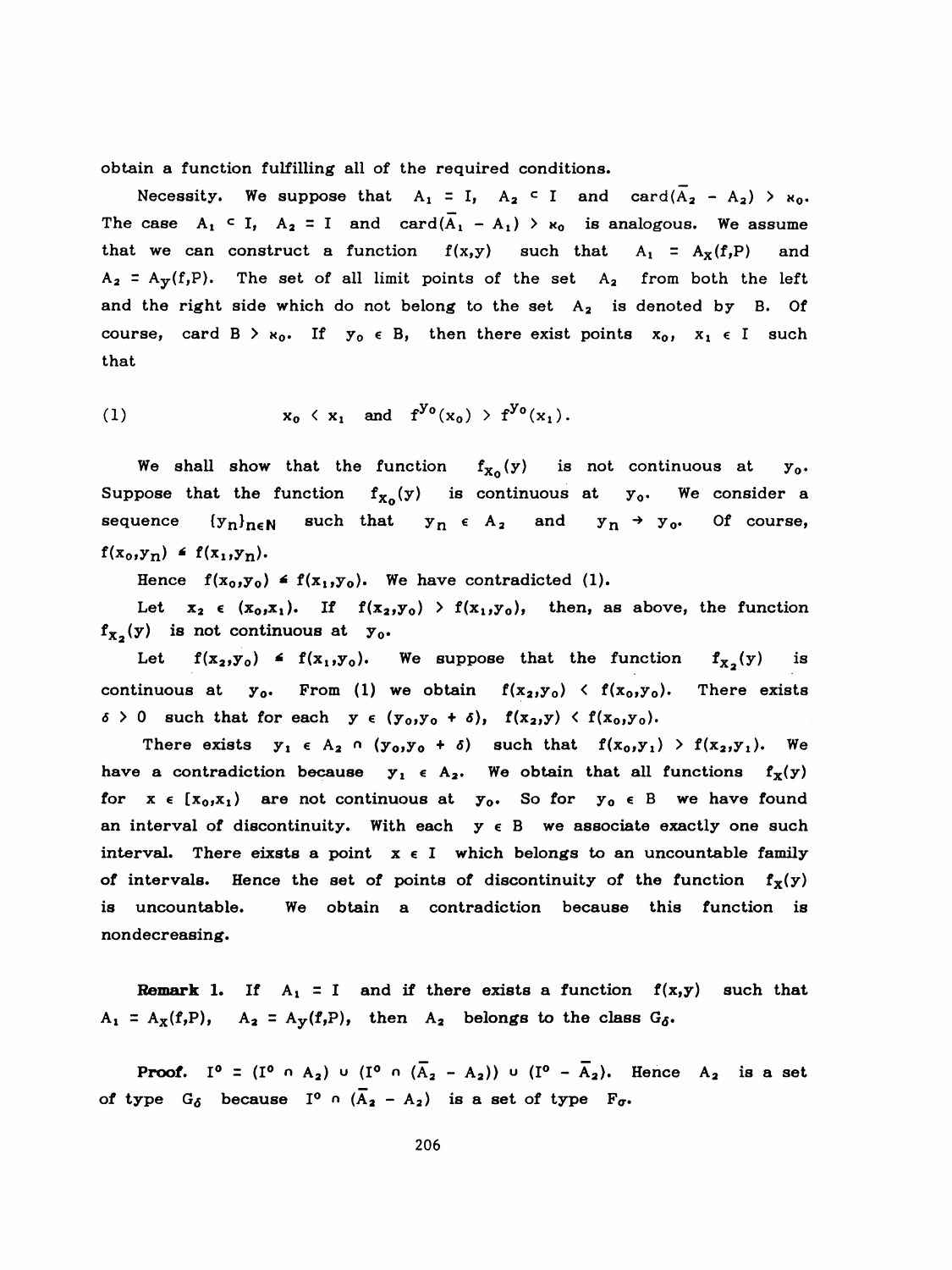Definition 1. We say that a set B fulfills condition (\*) with respect to a set  $A_2$  if and only if there exists a sequence of sets  $(B_n)$  such that  $B = U B_n$  and for every n card( $A_2 \cap B_0^C$ )  $\le \times_0$  (B<sub>n</sub> denotes the set of all points of condensation of the set  $B_n$ ).

**Remark 2.** If a set B does not fulfill condition  $(*)$  with respect to  $A_2$  and Z is a finite or countable set, then the set B-Z does not fulfill condition  $(*)$  with respect to  $A_2$ .

**Lemma 1.** If a set  $\overline{A}_2 - A_2$  fulfills condition (\*) with respect to  $A_2$ where  $A_2 \subset I$ , then  $A_2$  belongs to the intersection of the classes  $F_{\sigma\delta}$  and  $G_{\delta\sigma}$ .

**Proof.** Let  $B = A_2 - A_2$ ,  $B = \bigcup_{n=0}^{\infty} B_n$  and for every n card( $A_2$  o  $B_n^C$ )  $*$   $\kappa_0$ . For every n let  $Z_n = A_2 \cap B_n^C$  and  $A_2(n) = (A_2 - Z_n) \cap I^0$ . Let  $G_n$ denote the union of all maximal neighborhoods  $p(n)$  of points of the set  $A_2(n)$  such that card( $P(n)$  o  $B_n$ )  $\leq$   $\kappa_0$ . Then card( $G_n$  o  $B_n$ )  $\leq$   $\kappa_0$  and  $A_2(n)$  such that card( $P(n)$   $\cap$   $B_n$ )  $\leq \kappa_0$ .<br>  $\bigcap_{n}$   $A_2(n)$  c  $\bigcap_{n}$  G<sub>n</sub>, but  $\bigcap_{n}$   $A_2(n)$  =  $I^0$   $\cap$   $\bigcap_{n}$ <br>  $Z = \underbrace{U}$   $Z_n$ , card  $Z \leq \kappa_0$  $n \begin{bmatrix} 1 & A_2(n) & c & n \\ n & a_1 & b_1 \end{bmatrix}$  but  $n \begin{bmatrix} 1 & A_2(n) & d_1 \\ n & a_2(n) & d_1 \end{bmatrix}$  (A<sub>2</sub> - Z<sub>n</sub>) = I<sup>o</sup> n (A<sub>2</sub> - Z) where  $Z = U_{n} Z_{n}$ , card  $Z \nmid \kappa_{0}$ 

From the following inclusion

 $\begin{array}{ccccc} \cap & G_n & \cap & \cup & B_n & \subset & \cup & (G_n & \cap & G_n) \\ n & & n & & n & \end{array}$ 

we obtain that

card(
$$
0
$$
  $G_n$   $\cap$   $G$ )  $\leq \times_0$ .  
n

We have

$$
\begin{array}{c}\n0 \text{ G}_n \cap A_2 = (A_2 - Z) \cap I^0 \\
n\end{array}
$$

and

$$
(A_2 - Z) \cap I^o = ( \bigcap_{n=1}^{n} (G_n \cap I^o) - \bigcap_{n=1}^{n} G_n \cap (I^o - \overline{A}_2)) - \bigcap_{n=1}^{n} G_n \cap B.
$$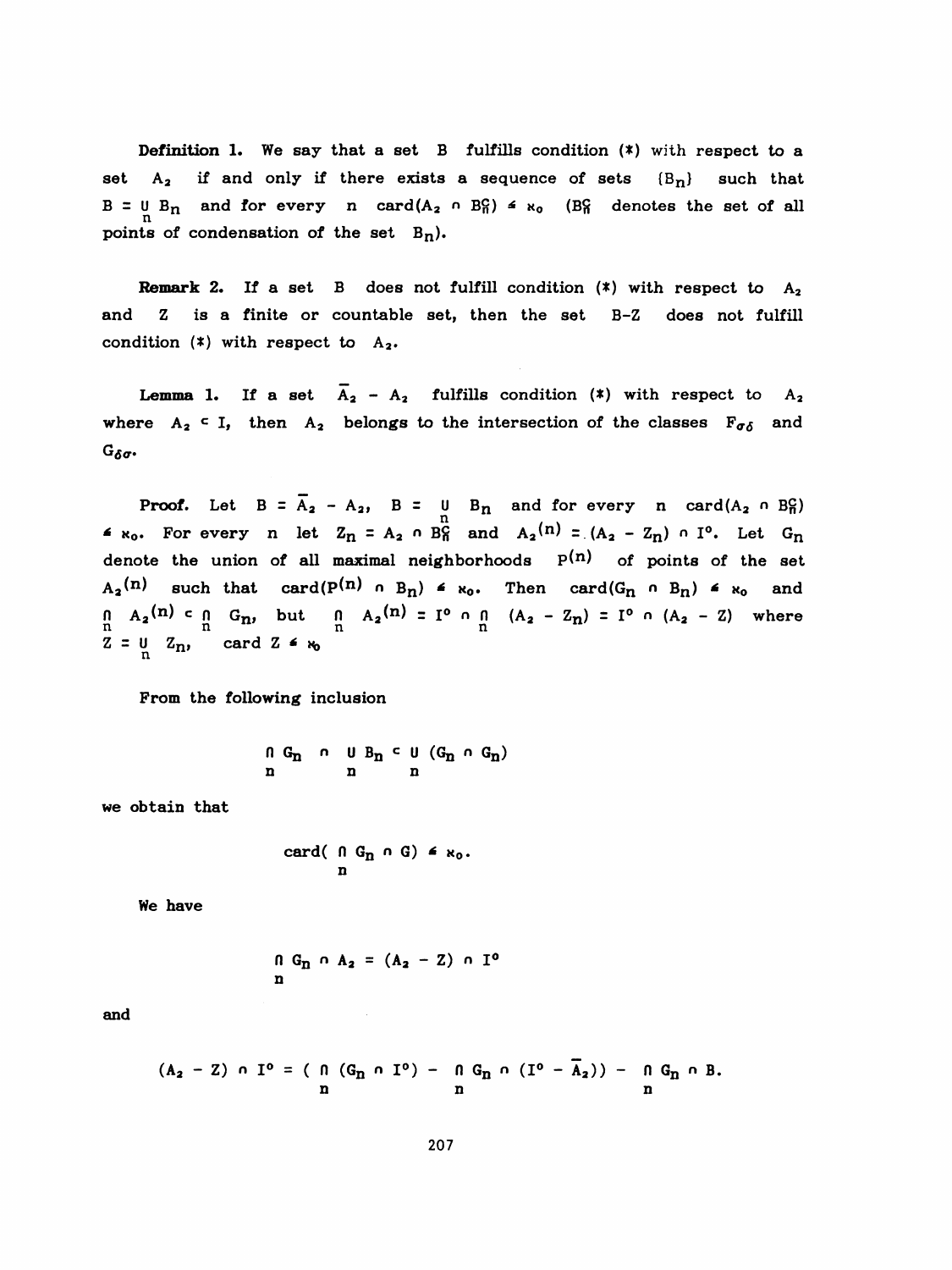The set  $(A_2 - Z) \cap I^0$  is the intersection of a set of type  $G_6$  and a set of type  $F_{\sigma}$ . Hence A<sub>2</sub> belongs to the intersection of classes  $F_{\sigma}$  and  $G_{\delta\sigma}$ .

Lemma 2. If for each  $y \in B \subseteq I \subseteq OY$  the interval  $(\alpha_y, \beta_y) \subseteq I \subseteq OX$  is nondegenerate, then there exists a sequence of sets  ${B_n}_{n \in N}$  and a sequence a nondegenerate intervals  ${P_n}_{n \in \mathbb{N}}$ ,  $P_n \subset I \subset OX$  such that  $B = U B_n$  and n for every n  $\int_{0}^{x} (\alpha_y, b_y) \rvert^2 P_n$ . ycBn

**Proof.** Let  ${P_n}_{n \in \mathbb{N}}$  be the sequence of all intervals with rational end-points such that  $P_n \subset I$ . Then the sequence of sets  $B_n$  is defined by

$$
B_n = \{y \in B; (\alpha_y, \beta_y) \supset P_n\}.
$$

Now we suppose that P means "increasing".

**Theorem 2.** There exists a function  $f(x,y)$  on I  $x$  I such that  $A_1 =$  $A_{\mathbf{X}}(f, P)$  and  $A_2 = A_{\mathbf{Y}}(f, P)$  if and only if

1\*  $I \neq A_1$  c I and  $I \neq A_2$  c I or 2<sup>\*</sup> A<sub>1</sub> = A<sub>2</sub> = I or 3<sup>\*</sup> A<sub>1</sub> = I, A<sub>2</sub><sup>c</sup> I and  $\overline{A}_2$  - A<sub>2</sub> fulfills condition (\*) with respect to A<sub>2</sub> or

 $A_2 = I$ ,  $A_1 \subset I$  and  $\overline{A}_1 - A_1$  fulfills condition (\*) with respect to  $A_1$ .

Proof. Sufficiency. If condition 1° or 2° is fulfilled, we define the function  $f(x,y)$  by (I) or II). (See the proof of Theorem 1.) Now we suppose that  $A_1 = I$ ,  $I \neq A_2 \subseteq I$  and  $\overline{A}_2 - A_2$  fulfills condition (\*) with respect to  $A_2$ . Then by Lemma 1 there exists a set H of type  $G_{\delta}$  such that I<sup>\*</sup> n (A<sub>2</sub> - Z)  $\subset$  H, Z  $\subset$  A<sub>2</sub>, card Z  $\leq$   $\kappa_0$ . Therefore A = {y<sub>n</sub>}<sub>ne</sub>N and card  $(H \cap B)$   $\le \times_0$ . Let  $B = H \cap B$ ,  $H \cap G_i$  where  $\{G_i\}$  is a non i=o  $(3)$   $(3)$ increasing sequence of open sets. Put  $G_i = U (\alpha_n^{\lambda} , \beta_n^{\lambda} )$ , where n  $(a_n^{(i)}, \beta_n^{(i)})$  are the components of the set  $G_i^n$ , and  ${y_i^{(n)}}_{i\in\mathbb{N}}$  =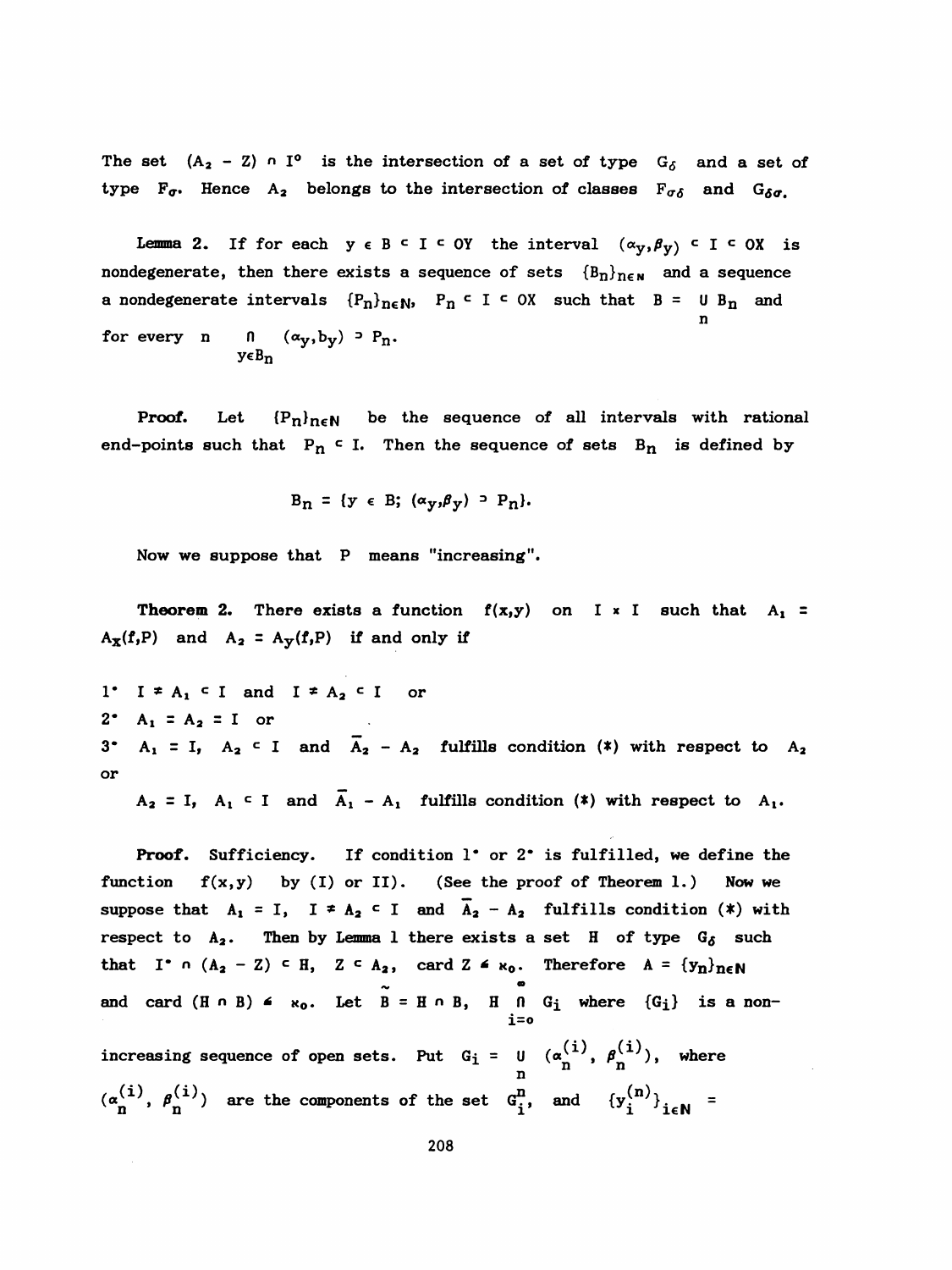$(\alpha_n^{(0)}, \beta_n^{(0)})$  o  $\widetilde{B}$ . For every n let  $\{z_i^{(n)}\}_{i \in \mathbb{N}}$  be a sequence such that  $(\alpha_n^{(o)}, \beta_n^{(o)})$  on  $\tilde{B}$ . For every n let  $\{z_i^{(n)}\}_{i \in \mathbb{N}}$  be a sequence such that  $\beta$ <sup>(v)</sup> –  $\sum_{i}$  z $\binom{n}{i}$  =  $\frac{r}{n}$ 

For every n define a function  $h_n(y)$  for  $y \in (\alpha \binom{0}{n}$ ,  $\beta \binom{0}{n}$  by

$$
h_n(y) = \begin{cases} \sum_{\substack{n \to \infty \\ n \neq 0}} z_1^{(n)} & \text{if } (\alpha_n^{(o)}, \beta_n^{(o)}) \cap \tilde{B} \neq \emptyset \\ y_1^{(o)} & \text{if } (\alpha_n^{(o)}, \beta_n^{(o)}) \cap \tilde{B} = \emptyset. \\ \frac{\beta_n^{(o)} - \alpha_n^{(o)}}{2} & \text{if } (\alpha_n^{(o)}, \beta_n^{(o)}) \cap \tilde{B} = \emptyset. \end{cases}
$$

Now we define functions  $f_1(x,y)$ ,  $f_2(x,y)$  and  $f_3(x,y)$  on the set  $I^0$  \*  $I^0$  in the following way:

$$
f_{1}(x,y) = \begin{cases} \alpha_{n}^{(0)} + x(y-\alpha_{n}^{(0)}) + 2h_{n}(y)) & \text{for } x \in (0, \frac{1}{2}] - \{\frac{1}{4}\}, y \in (\alpha_{n}^{(0)}, \beta_{n}^{(0)}) \\ \alpha_{n}^{(0)} + \frac{1}{4}(y-\alpha_{n}^{(0)}) + 2 \lim_{n \to y^{+}} h_{n}(n)) & \text{for } x = \frac{1}{4}, y \in (\alpha_{n}^{(0)}, \beta_{n}^{(0)}) \\ \text{for } x \in (0, \frac{1}{2}], y \in I^{0} - G_{0} \end{cases}
$$
  

$$
f_{1}(x,y) = \begin{cases} \alpha_{n}^{(0)} + \frac{1}{4}(y-\alpha_{n}^{(0)}) + 2 \lim_{n \to y^{+}} h_{n}(n)) & \text{for } x \in (\frac{1}{2}, 1, y \in I^{0} - G_{0} \\ \alpha_{n}^{(0)} + \frac{1}{2^{2}} + \frac{1}{2^{2}} \alpha_{n}^{(1)} + \frac{1}{2^{2}} + \frac{1}{2^{2}} \alpha_{n}^{(1)}) & \text{for } x \in (\sum_{k=1}^{1} \frac{1}{2^{k}}, \sum_{k=1}^{k} \frac{1}{2^{k}}], \\ y \in (\alpha_{n}^{(1)}, \beta_{n}^{(1)}) \\ \alpha_{n}^{(1)} + \frac{1}{2^{k}} + \frac{1}{2^{k}} \alpha_{n}^{(1)} & \text{for } x \in (\sum_{k=1}^{1} \frac{1}{2^{k}}, \sum_{k=1}^{i+1} \frac{1}{2^{k}}], \\ y \in I^{0} - G_{i} \end{cases}
$$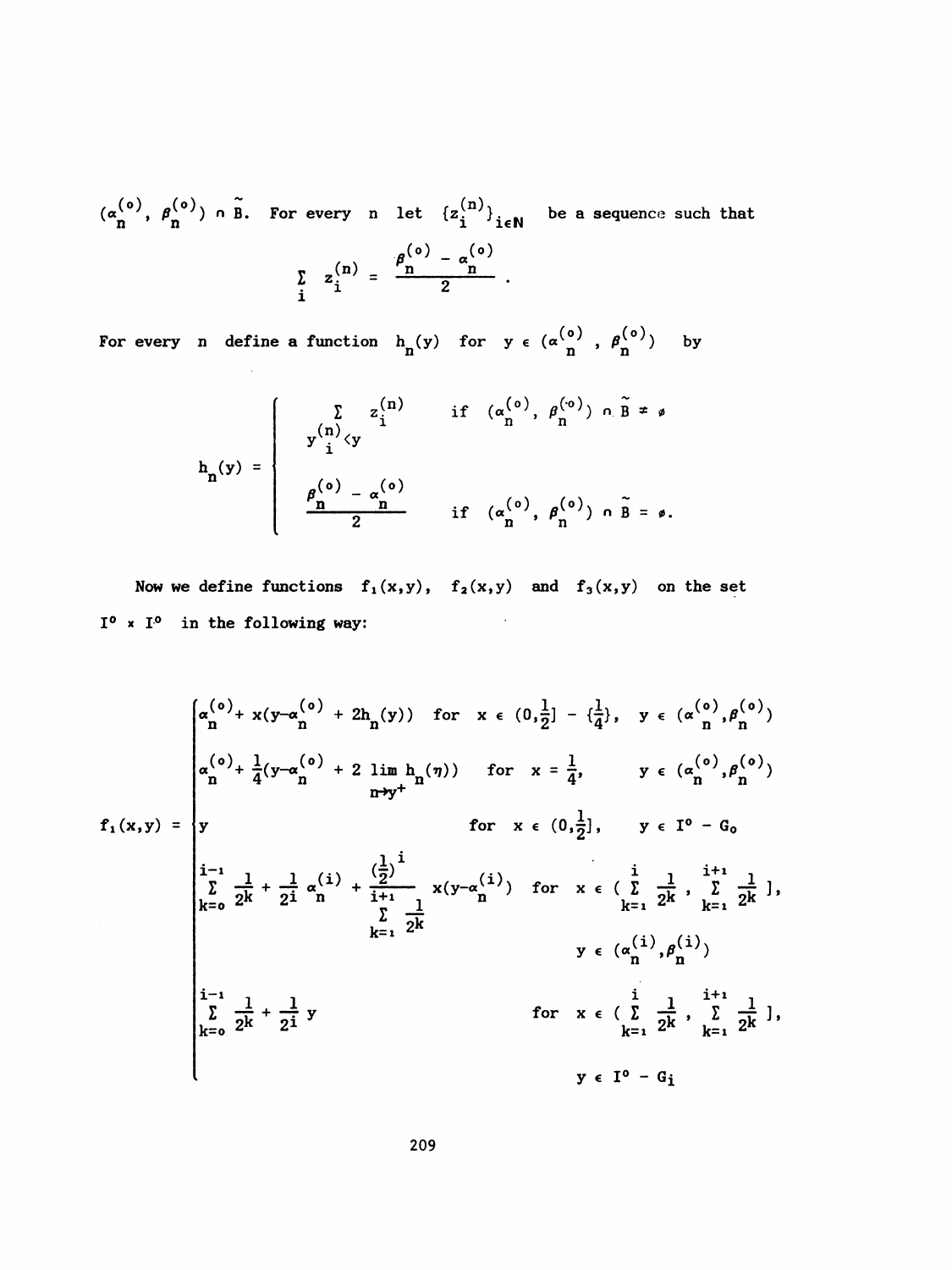$$
f_{2}(x,y) = \begin{cases} y + \sum_{y_{i} \leq y} \frac{1}{2^{i}} & \text{for } x \in I^{0}, & y \in I^{0} - Z \\ y_{n} + \sum_{y_{i} \leq y_{n}} \frac{1}{2^{i}} + x \cdot \frac{1}{2^{n}} & \text{for } x \in I^{0}, & y_{n} \in Z \end{cases}
$$

$$
f_3(x,y) =
$$
  $f_1(x,y) + f_2(x,y)$  for  $(x,y) \in I^0 \times I^0$ .

We shall show that for each  $x \in I^0$  the function  $(f_3)_x(y)$  is increasing. Let  $y' \le y''$  and  $y' \in I^0 - G_0$ ,  $y'' \in G_0$ ,  $x \in (0,\frac{1}{2}]$ . Then  $(f_1)_x(y) : (\alpha_n^{(0)}, \beta_n^{(0)}) \rightarrow (\alpha_n^{(0)}, \beta_n^{(0)})$ . There exists  $\alpha_n^{(0)}$  such that  $y' \triangleq \alpha_{n}^{(0)} \langle y''$ . Hence  $(f_1)_{x}(y') \langle (f_1)_{x}(y'')$ . If

$$
x \in \left(\sum_{k=1}^{i} \frac{1}{2^{k}}, \sum_{k=1}^{i+1} \frac{1}{2^{k}}\right],
$$

then  $(f_1)_x(y) : (\alpha_n^{(1)}, \beta_n^{(1)}) \rightarrow (\sum_{k=0}^{i-1} \frac{1}{2^k} + \frac{1}{2^i} \alpha_n^{(1)}, \sum_{k=0}^{i-1} \frac{1}{2^k} + \frac{1}{2^i} \beta_n^{(i)}),$ 

 $(f_1)_{X}(y') = \sum_{k=0}^{i-1} \frac{1}{2^k} + \frac{1}{2^i} y' \le \sum_{k=0}^{i-1} \frac{1}{2^k} + \frac{1}{2^i} \alpha_0^{(0)} \le (f_1)_{X}(y'')$ .

 In the other cases our considerations are analogous. The function  $(f_1)_x(y)$  is increasing. If  $y' \leq y''$ , then

$$
(f_2)_x(y')
$$
  $\leq y' + \sum_{y_i \leq y'} \frac{1}{2^i} \langle y'' + \sum_{y_i \leq y'} \frac{1}{2^i} \leq (f_2)_x(y'')$ .

We obtain that the function  $\left(f_{\,}\right)_{\chi}(y)$  is increasing. Hence  $\left(f_{\,3}\right)_{\chi}(y)$  is  $\langle y^* + \sum_{y_i \langle y^* \rangle} \frac{1}{2^i} \leq (f_2)_x (y^*).$ <br>  $\chi(y)$  is increasing. Hence  $(f_3)_x$ increasing.

We shall show that for each  $y \in A_2$ , the function  $f^y_3(x)$  is increasing. If  $y \in A_2 - Z$ , then the function  $(f_1)^y(x)$  is increasing because  $A_2 - Z \subset H - \widetilde{B}$  and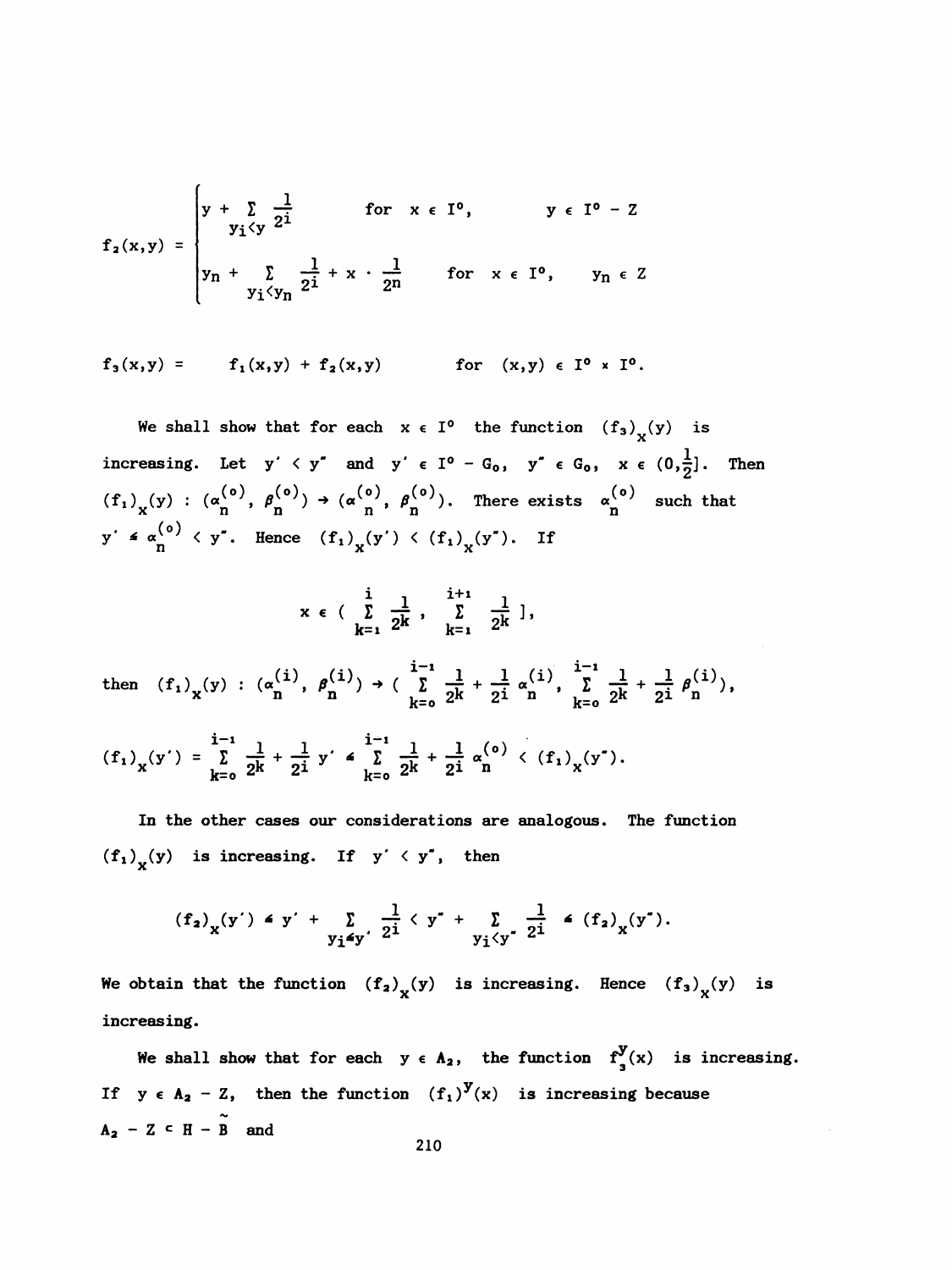$$
(f_1)^{y}(\begin{array}{ccc} i & \frac{1}{2k} \\ k=1 & 2^{k} \end{array}) \leftarrow \lim_{\begin{array}{c} i \\ k=1 \end{array}} f_1^{y}(\xi) .
$$

Since the function  $(f_2)^y(x)$  is constant,  $(f_3)^y(x)$  is increasing. **If**  $y \in Z$ , then  $(f_1)^y(x)$  is nondecreasing,  $(f_2)^y(x)$  is increasing and  $(f_3)^y(x)$  is increasing.

Now we show that if H  $\circ$  (I<sup>o</sup> -  $\overline{A}_2$ ) =  $\circ$ , then for each y  $\in$  I<sup>o</sup> - A<sub>2</sub>,  $(f_3)^y(x)$  is not increasing. In this case we have  $I^0 - A_2 =$  $(I^o - (H \cup Z)) \cup \widetilde{B}$ . Let  $y \in I^o - (H \cup Z)$ . Then  $(f_i)^y(x)$  is not nondecreasing and  $(f_2)^y(x)$  is constant. Hence  $(f_3)^y(x)$  is not increasing. Let  $y \in \widetilde{B}$ . Then  $(f_1)^y(x)$  is not nondecreasing and  $(f_2)^y(x)$  is constant. Hence  $(f_3)^y(x)$  is not increasing. In this case the function  $f_3(x,y)$ fulfills the required conditions.

If  $H \cap (I^{\circ} - A_2) = \emptyset$ , we put  $G = G_1 \cap (I^{\circ} - A_2)$  and  $G = U(\alpha_n, \beta_n)$ , n where  $(\alpha_{n}, \beta_{n})$  are components of G,

$$
\gamma_{n} = \lim_{\eta \to \alpha_{n}^{+}} f_{3}(x, \eta), \qquad \delta_{n} = \lim_{\eta \to \beta_{n}^{-}} f_{3}(x, \eta).
$$

ວ For  $x = 8$ ,  $y \in \text{(``n)},$  we change the values of the f as in (III). (See the proof of Theorem 1.) In this way we obtain the function  $f(x,y)$ . We can extend this function to I x I to obtain a function fulfilling all the conditions.

Necessity. We suppose that  $A_1 = I$ ,  $A_2 \subset I$ ,  $\overline{A}_2 - A_2$  does not fulfill condition (\*) with respect to  $A_2$ , and that there exists a function  $f(x,y)$ defined on I × I such that  $A_1 = A_X(f, P)$  and  $A_2 = A_Y(f, P)$ . Let  $y \in \overline{A}_2 - A_2$ . We have two cases.

**Case 1.** There exist points  $x_0, x_1 \in I$  such that

$$
x_0 \langle x_1 \quad \text{and} \quad f(x_0, y) \rangle f(x_1, y).
$$

 By Theorem 1 this case may occur only on a finite or countable subset Z of the set  $\overline{A}_2 - A_2$ . Hence, for each  $y \in (\overline{A}_2 - A_2) - Z$ , we have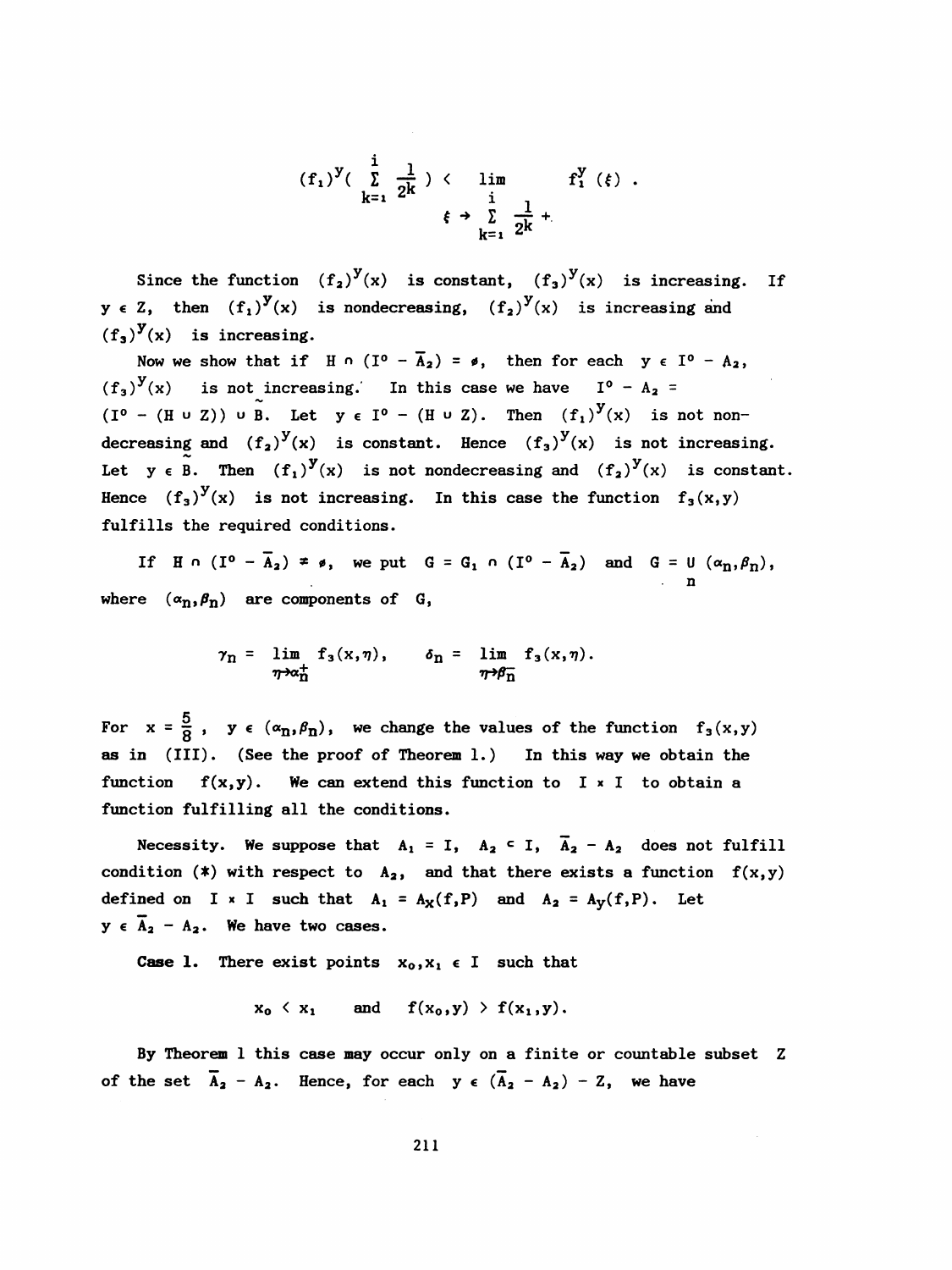Case 2. There exists an interval  $(\alpha_y,\beta_y)$  c I such that the function  $f^{y}(x)$  is constant on this interval. Let  $B = (\overline{A}_{2} - A_{2}) - Z$ . By Lemma 2 there exist a sequence of sets  ${B_n}_{n \in \mathbb{N}}$  and a sequence of intervals  ${P_n}_{n \in \mathbb{N}}$  such that  $B = U B_n$  and for every n  $( \alpha_y, \beta_y)$  <sup>3</sup> P<sub>n</sub>.  $\begin{array}{ccc}\n\bullet & \bullet & \bullet & \bullet & \bullet & \bullet \\
\bullet & \bullet & \bullet & \bullet & \bullet & \bullet & \bullet \\
\bullet & \bullet & \bullet & \bullet & \bullet & \bullet & \bullet \\
\bullet & \bullet & \bullet & \bullet & \bullet & \bullet & \bullet & \bullet \\
\bullet & \bullet & \bullet & \bullet & \bullet & \bullet & \bullet & \bullet \\
\bullet & \bullet & \bullet & \bullet & \bullet & \bullet & \bullet & \bullet & \bullet \\
\bullet & \bullet & \bullet & \bullet & \bullet & \bullet & \bullet & \bullet & \bullet \\
\bullet & \bullet & \bullet & \bullet & \bullet & \bullet & \bullet & \bullet & \bullet & \bullet \\
\bullet & \bullet & \bullet & \bullet & \bullet & \bullet & \bullet$ 

 By Remark 2 the set B does not fulfill condition (\*) with respect to the set  $A_2$ . Therefore, there exists  $n_0 \in \mathbb{N}$  such that  $A_2 \cap B_{n_0}^C \to \kappa_0$ . Of course  $n \quad (\alpha_y, \beta_y) \supset P_{n_0}$ . Let  $x_0, x_1 \in P_{n_0}$  and  $x_0 \le x_1$ . If  $y_0 \in A_2 \cap B_{n_0}^C$ ,  $y \in B_{n_0}$ then there exists a sequence  ${y_n}_{n \in \mathbb{N}}$  such that  $y_n \in B_{n_0}$  and  $y_n \rightarrow y_0$ , but

$$
f(x_0, y_0) \langle f(x_1, y_0) \text{ and } f(x_0, y_n) = f(x_1, y_n).
$$

Both  $f_{X_0}(y)$  and  $f_{X_1}(y)$  cannot be simultaneously continuous at the point y<sub>o</sub>. So at least one of these functions has an uncountable set of discontinuity points, which is impossible.

Remark 3. If  $A_2$  is a set of the first category on some interval  $J \subset I$ and it is c-dense on this interval, then  $A_2 - A_2$  does not fulfill condition  $(*)$  with respect to  $A_2$ .

**Proof.** We assume that  $\overline{A}_2 - A_2$  fulfills condition (\*) with respect to  $A_2$ . Then by the proof of Lemma 1 there exist a set  $H \subset J$  of type  $G_{\delta}$  and a countable set  $Z \subseteq J$  such that  $H = (J \cap A_2 \cup (H \cap (\overline{A}_2 - A_2))) - Z$ . Hence  $H \cap J$  is a  $G_{\delta}$ -set of the first category, dense on the interval J. This contradicts the Baire category Theorem.

**Example 1.** Let  $\{r_i\}_{i \in \mathbb{N}}$  be the rational numbers from the interval  $I^0$ . For each n  $\epsilon$  N let  $G_n = U (r_i - \frac{1}{2^{i+n+1}} , r_i + \frac{1}{2^{i+n+1}})$ ,  $G = 0$   $G_n$ , and  $F = I - G$ . Then for  $A_1 = I$  and  $A_2 = G$  we can neN construct a function  $f(x,y)$  on I x I such that  $A_1 = A_X(f,P)$ ,  $A_2 = A_y(f, P)$ . Although card(G  $\circ$  ( $\overline{G} - G$ ) >  $x_0$ , we have  $\overline{G} - G =$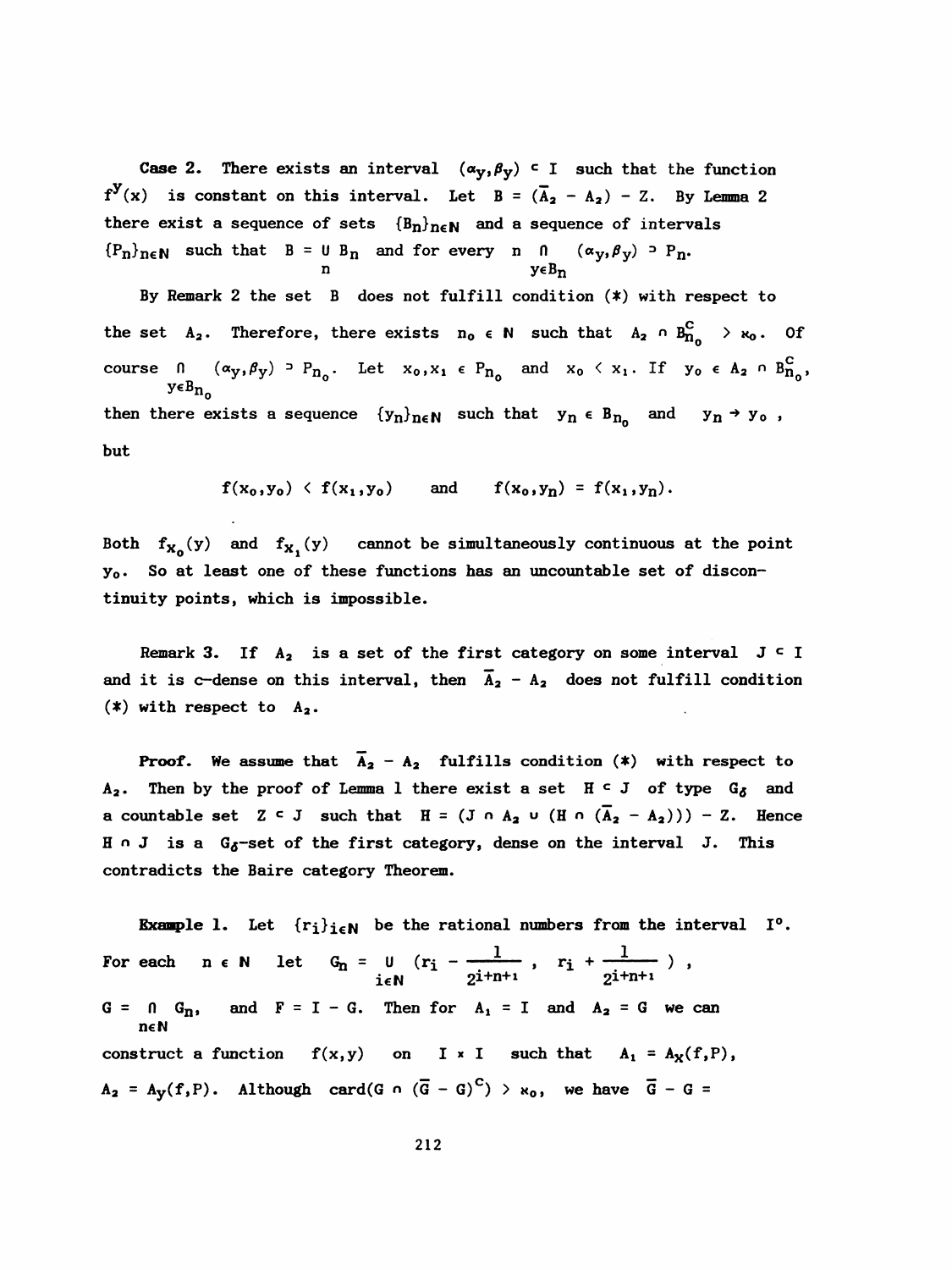U  $(I - G_n)$  and card(G  $\circ$   $(I - G_n)^C$ ) = 0 for every n, and so,  $\overline{G}$  - G ncN fulfills condition (\*) with respect to G. Now let  $A_1 = I$ ,  $A_2 = F$ . The set F is of the first category and c-dense on the interval I. By Remark 3 and Theorem 2 it is not possible to construct a function  $f(x,y)$ such that  $A_1 = A_X(f, P)$ ,  $A_2 = A_Y(f, P)$ .

Now let P mean "nondecreasing and continuous".

**Theorem 3.** There exists a function  $f(x,y)$  defined on  $I \times I$  such that  $A_1 = A_X(f, P)$ ,  $A_2 = A_Y(f, P)$  if and only if:

- 1\*  $I \neq A_1 \subseteq I$  and  $I \neq A_2 \subseteq I$  or
- $2^*$   $A_1 = A_2 = I$  or
- 3\*  $A_1 = I$ ,  $A_2 \subset I$  and  $I^0 A_2 = G \cup D$  where G is an open set and D is a subset of the set of one-sided limit points of  $A_2$ , or a symmetric condition holds with respect to  $A_1$ .

 Proof. Sufficiency. If condition 1\* or 2\* is fulfilled, we define the function  $f(x,y)$  by (I) or (II). So suppose that condition 3<sup>\*</sup> holds. Hence of the interval  $[0,1]$  where  $P_n$  is an open interval or a closed interval  $I - A_2 = U P_n$  or  $I - A_2$  is the union of U  $P_n$  and at least one end-point Sufficiency. If condition 1° or<br>
f(x,y) by (I) or (II). So suppose<br>
U P<sub>n</sub> or I - A<sub>2</sub> is the union of U<br>
n<br>
terval [0,1] where P<sub>n</sub> is an open or a half-open interval. Let the sequences  ${c_n}_{n \in \mathbb{N}}$ ,  ${d_n}_{n \in \mathbb{N}}$ ,  ${e_n}_{n \in \mathbb{N}}$ fulfill the following conditions.

$$
0 < c_n < c_{n+1} \,, \quad d_n < d_{n+1} \,, \quad c_n < e_n < c_{n+1} \,,
$$
\n
$$
\lim_{n \to \infty} c_n = 1, \qquad \lim_{n \to \infty} d_n = d < +\infty.
$$

We denote by  $a_n$  and  $b_n$  the end-points of the interval  $P_n$ . Let  $g_n(y)$ be a linear function for  $y \in (a_n, b_n)$ , joining the points  $(a_n, d_n)$  and  $(b_n,d_{n+1})$ . Let  $\check{g}_n(y)$  and  $\hat{g}_n(y)$  be any continuous functions increasing on  $(a_n, b_n)$  such that

$$
\mathbf{g}_n(\mathbf{y}) = \check{\mathbf{g}}_n(\mathbf{y}) = \hat{\mathbf{g}}_n(\mathbf{y}) = \begin{cases} d_n & \text{for } \mathbf{y} \in [0, \mathbf{a}_n] \\ d_{n+1} & \text{for } \mathbf{y} \in [\mathbf{b}_n, 1] \end{cases}
$$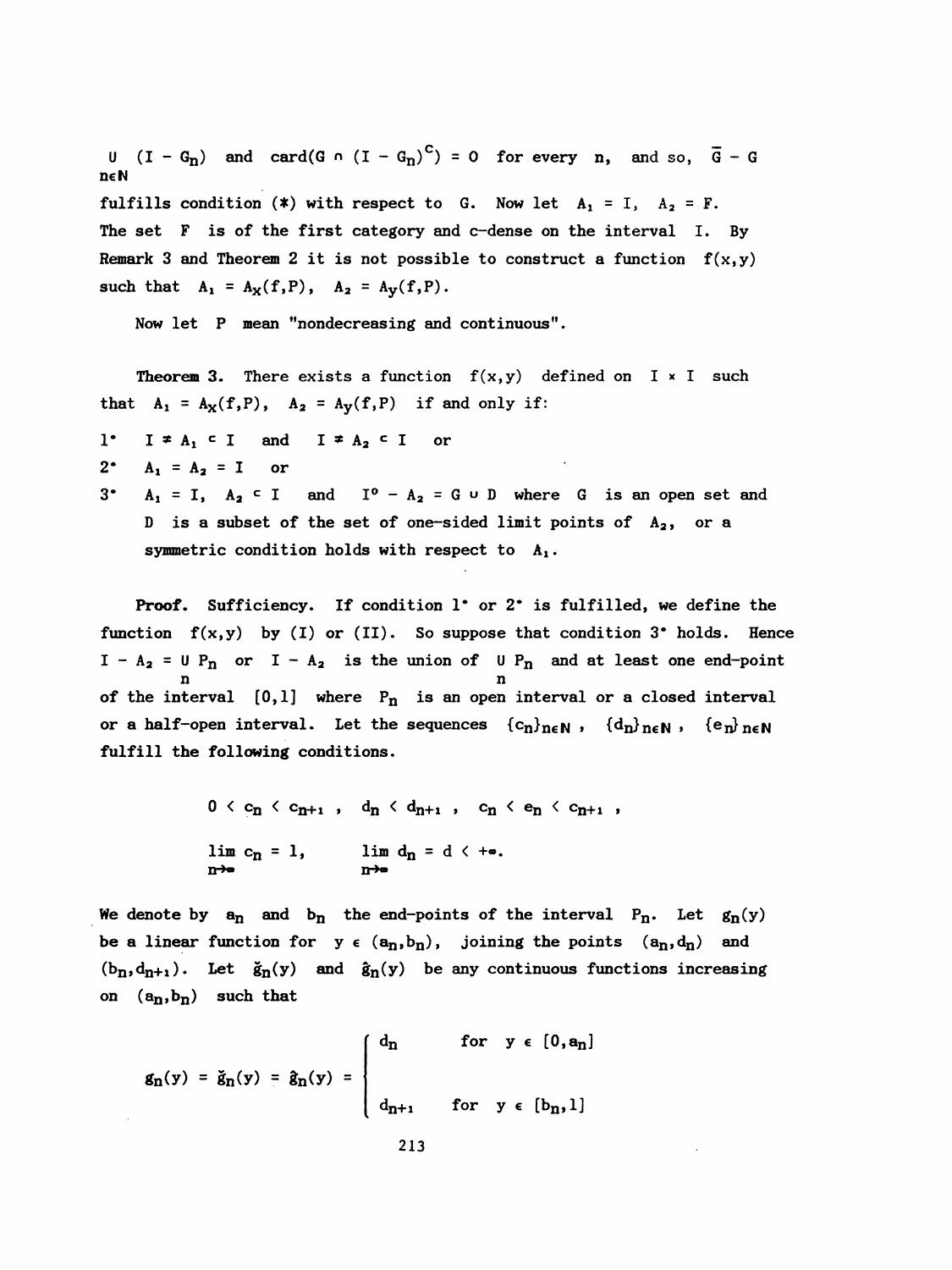## $\check{g}_{n}(y) \leq g_{n}(y) \leq \hat{g}_{n}(y)$  whenever  $y \in (a_{n}, b_{n}).$

Now we construct the function  $f(x,y)$ . In all cases we let  $f(x,y) = d$  for  $(x,y) \in [0,c_1)$  x  $[0,1]$  and for each n put  $f(e_n,y) = g_n(y)$  for  $y \in [0,1]$ . First we consider the case  $P_n = [a_n, b_n]$ . Then at the remaining points of the closed trapezoid with vertices  $(c_n,0)$ ,  $(e_n,0)$ ,  $(e_n,b_n)$ ,  $(c_n,1)$  we put  $f(x,y) = d_n$ . At the remaining points of the closed trapezoid with vertices  $(e_n, a_n)$ ,  $(c_{n+1}, 0)$ ,  $(c_{n+1}, 1)$ ,  $(e_n, 1)$  we put  $f(x, y) = d_{n+1}$ . On the triangle with vertices  $(c_n, l)$ ,  $(e_n, b_n)$ ,  $(e_n, l)$  we define the function  $f(x,y)$  in such a way that all sections  $f^{y}(x)$  for  $y \in (b_n,1)$  are linear  $(e_n-c_n)(y-b_n)$ functions joining the points  $(e_n - \frac{1}{1-\alpha})$  $(e_n - c_n)(y - b_n)$ <sup>1-b</sup>n for  $x \in (e_n -$ 

We now consider the case  $P_n = (a_n, b_n)$ . We define the function  $f(x, y)$ so that all sections  $f^{y}(x)$  for  $y \in [0,1]$  are linear functions joining the points  $(c_n, d_n)$  and  $(e_n, \xi_n(y))$  for  $x \in (c_n, e_n)$  and the points  $(e_n, \hat{g}_n(y))$  and  $(c_{n+1}, d_{n+1})$  for  $x \in (e_n, c_{n+1}]$ . If  $P_n = (a_n, b_n]$ , then on  $[c_n,e_n)$  x  $[0,1]$  we construct  $f(x,y)$  as in the first case and on  $(e_n, c_{n+1}]$  x [0,1] we construct  $f(x,y)$  as in the second case. If  $P_n =$  $[a_n, b_n)$ , we proceed symmetrically. For  $y \in [0,1]$  we put  $f(1,y) = d$ . If  $0 \neq A_2$  or  $1 \neq A_2$ , it is not difficult to make a modification of this definition so that the function  $f(x,y)$  will satisfy all the required conditions.

the triangle completing the rectangle bounded by  $x = c_n$  and  $x = c_{n+1}$ .

Necessity. We suppose that conditions  $1^{\circ}$ ,  $2^{\circ}$ ,  $3^{\circ}$  are not fulfilled. Then  $A_1 = I$  and there exists a point  $y_0$  in  $I^0 - A_2$  which is a bilateral limit point of  $A_2$ . We assume that there exists a function  $f(x,y)$  such that  $A_1 = A_X(f, P)$  and  $A_2 = A_Y(f, P)$ . Then the function  $f^{y_0}(x)$  is not nondecreasing or is not continuous. In the first case from the proof of Theorem 1 it follows that there exists an interval  $P_0$  such that for each  $x \in P_0$  the function  $f_X(y)$  is not continuous. We obtain a contradiction. In the second case we assume that the function  $f^{y_0}(x)$  is not continuous at a point  $x_0$ . Then we have

(2) 
$$
f^{y_0}(x_0) \leftarrow \lim_{\xi \to x_0^+} f^{y_0}(\xi) = a \quad \text{or}
$$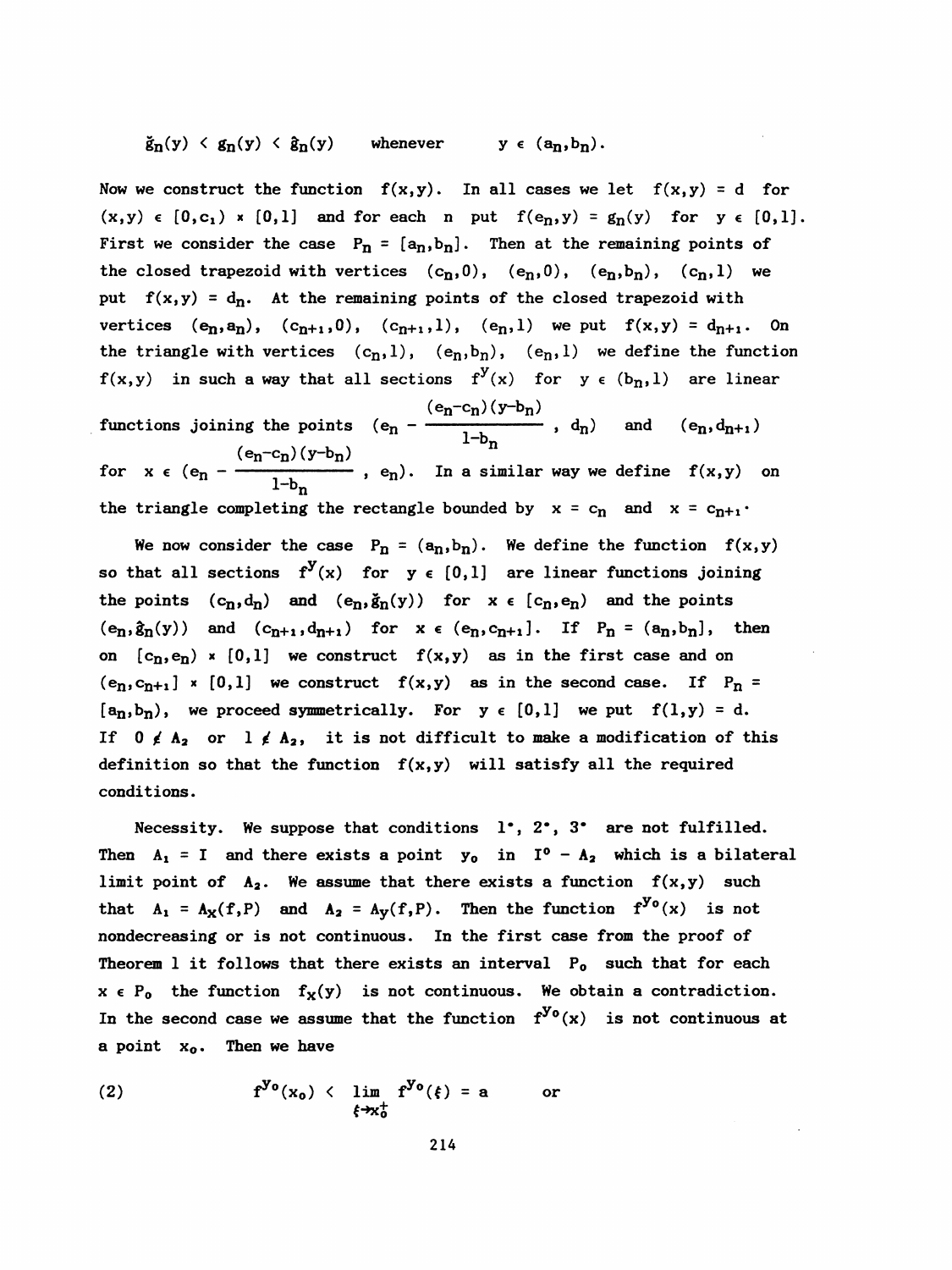(3) 
$$
b = \lim_{\xi \to x_0^-} f^{y_0}(\xi) \langle f^{y_0}(x_0).
$$

From (2) it follows that for each  $x \in I$  if  $x > x_0$ , then  $f_X(y_0) \ge a$ . There exists  $y_1 \in A_1$ ,  $y_1 > y_0$ , such that  $f(x_0, y_1) < a$ . But lim f  $(\xi) = f(x_0, y_1)$ . So there exists  $x_1 > x_0$  such that  $f(x_1, y_1) < a$  $f \rightarrow x_0^+$ 

which is a contradiction.

From (3) in an analogous way we obtain a contradiction.

Remark 4. If  $A_1 = I$ ,  $I \neq A_2 \subseteq I$  and if there exists a function  $f(x,y)$  such that  $A_1 = A_X(f,P)$ ,  $A_2 = A_Y(f,P)$ , then  $A_2$  is a set of type  $G_{\delta}$ .

 Definition 2. We say that a set D fulfills condition (\*\*) with respect to A<sub>2</sub> if and only if there exists a sequence set  ${D_n}_{n \in \mathbb{N}}$  such that  $D = U D_n$  and for every n  $A_2 \cap D_n^C = \emptyset$ . n

**Remark 5.** If D does not fulfill condition  $(**)$  with respect to  $A_2$ , then the set  $D - Z$  where Z is any countable set does not fulfill this condition.

Remark 6. Let a function  $g(x,y)$  be defined on  $[\alpha,\beta] \times [0,1]$  where  $\beta - \alpha < 1$  such that  $g_X(y)$  are increasing functions for each  $x \in [\alpha, \beta]$ and  $g^{y}(x)$  are nondecreasing functions for each  $y \in [0,1]$ . Then there exists a function  $g_1(x,y)$  defined on  $\lbrack \alpha,\beta \rbrack$  x  $\lbrack 0,1 \rbrack$  such that  $g_1(x,y)$  is increasing on every vertical and horizontal section of the triangle with vertices  $(\alpha,0)$ ,  $(\beta,0)$ ,  $(\beta,\beta-\alpha)$  and  $g_1(x,y) = g(x,y)$  on the complement of this triangle in  $[\alpha, \beta] \times [0,1]$ .

 A similar result can be obtained with respect to the triangle with vertices  $(\alpha, 1 + \alpha - \beta), (\beta, 1), (\alpha, 1).$ 

 Proof. We project orthogonally all points of this triangle on its hypotenuse. Let the value of  $g_1$  at  $(x,y)$  be equal to the value of g at the projection of  $(x,y)$ . At the remaining points of the rectangle we do not change the function  $g$ . It is easy to verify that the function  $g_1$  has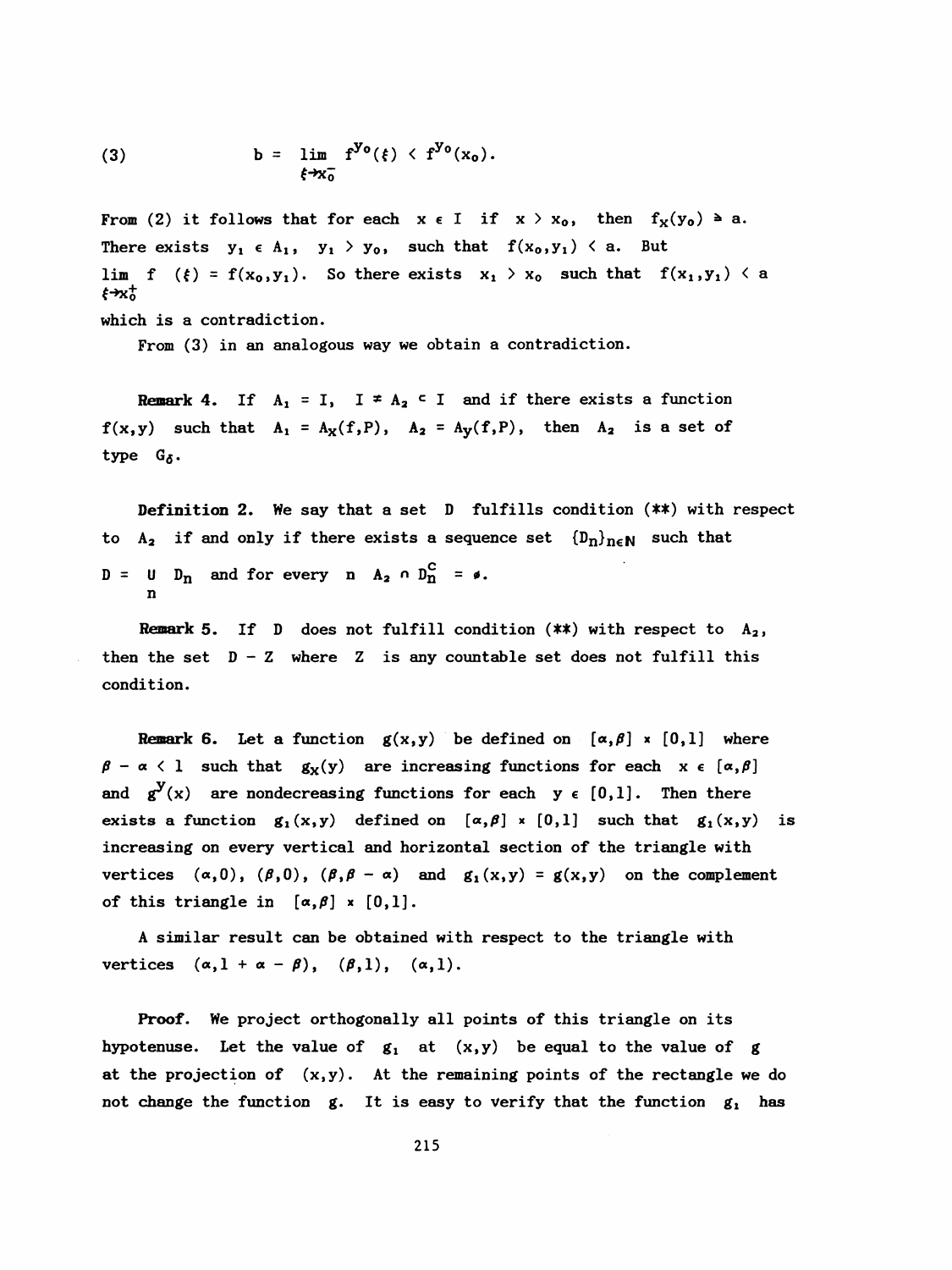the required properties.

Let P now mean "increasing and continuous".

**Theorem 4.** There exists a function  $f(x,y)$  on the set I x I such that  $A_1 = A_X(f, P)$ ,  $A_2 = A_Y(f, P)$  if and only if:  $1^*$  I  $\neq$  A<sub>1</sub> c I and I  $\neq$  A<sub>2</sub> c I or  $2^*$  A<sub>1</sub> = A<sub>2</sub> = I or 3\*  $A_1 = I$ ,  $A_2 \subset I$  and  $\overline{A}_2 - A_2$  fulfills condition (\*\*) with respect to the set  $A_2$  or  $A_2 = I$ ,  $A_1 \subset I$ ,  $\overline{A}_1 - A_1$  fulfills condition (\*\*) with respect to the

set A<sub>1</sub>.

**Proof.** Sufficiency. Use Theorem 1 if 1° or 2° occur. Let  $B = \overline{A}_2 - A_2$ and suppose that B fulfills condition  $(**)$  with respect to  $A_2$ . Then B = U B<sub>n</sub> and for every n A<sub>2</sub>  $\cap$  B<sub>n</sub><sup>C</sup> =  $\neq$ . Accordingly there exist open sets n  $G_{n}$  such that I<sup>o</sup>  $n$  A<sub>2</sub> <sup>c</sup>  $G_{n}$  and card(B<sub>n</sub>  $n$   $G_{n}$ )  $\leq$   $\kappa_{0}$ . Let H =  $n$   $G_{n}$ . Then n I<sup>o</sup>  $A_2$  c H and card(B  $\circ$  H)  $\leq$   $\ltimes$ <sub>0</sub>. We can assume that  $G_{n+1}$  c  $G_n$  for n  $\epsilon$  N. Let  ${c_n}_{n\in\mathbb{N}}$  and  ${d_n}_{n\in\mathbb{N}}$  be sequences such that  $0 < c_n < c_{n+1}$  «9 for  $n \in \mathbb{N}$ ,  $\lim_{n \to \infty} c_n = c < 1$ ,  $\sum_{n=1}^{\infty} \gamma_n$   $\iff$  where  $\gamma_n = c - c_n$  and O  $c < d_1$ ,  $d_n < d_{n+1}$  for  $n \in \mathbb{N}$ ,  $\lim_{n \to \infty} d_n = 1$ ,  $\sum_{n=1}^{\infty} d_n < +\infty$  where  $\delta_{\mathbf{n}} = 1 - d_{\mathbf{n}}$ . If H  $\alpha$  (I<sup>o</sup> -  $\overline{A}_2$ ) =  $\epsilon$ , then we put  $f_1(x,y) = x \cdot y$ for  $(x,y) \in [0,\frac{c_1}{2}] \times [0,1]$ . If H  $\circ (I^0 - \overline{A}_2) \neq \bullet$ , then  $G_1$  n (I<sup>o</sup> -  $\overline{A}_2$ ) = U (a<sub>1</sub>,b<sub>1</sub>) and we change the function  $f_1(x,y)$  for<br> $x = \frac{C_1}{4}$ ,  $y \in (a_1,b_1)$  similarly as in (III). (See the proof of The  $x = \frac{c_1}{4}$ ,  $y \in (a_1, b_1)$  similarly as in (III). (See the proof of Theorem 1.) We denote the elements of the set  $H \cap B$  by  $\{\alpha_n\}$ . This set is finite or countable. We define a sequence  $\{\beta_n\}_{n\in\mathbb{N}}$  such that

> $\beta_1 - \alpha_1 \gamma_1 = 1$ ,  $\beta_{n+1} = \beta_n + \gamma_{2n-1}(1 - \alpha_n)c_{2n} + \alpha_{n+1} \cdot \gamma_{2n+1}$ lim  $\beta_n = \beta$ .

and

 $n \rightarrow \infty$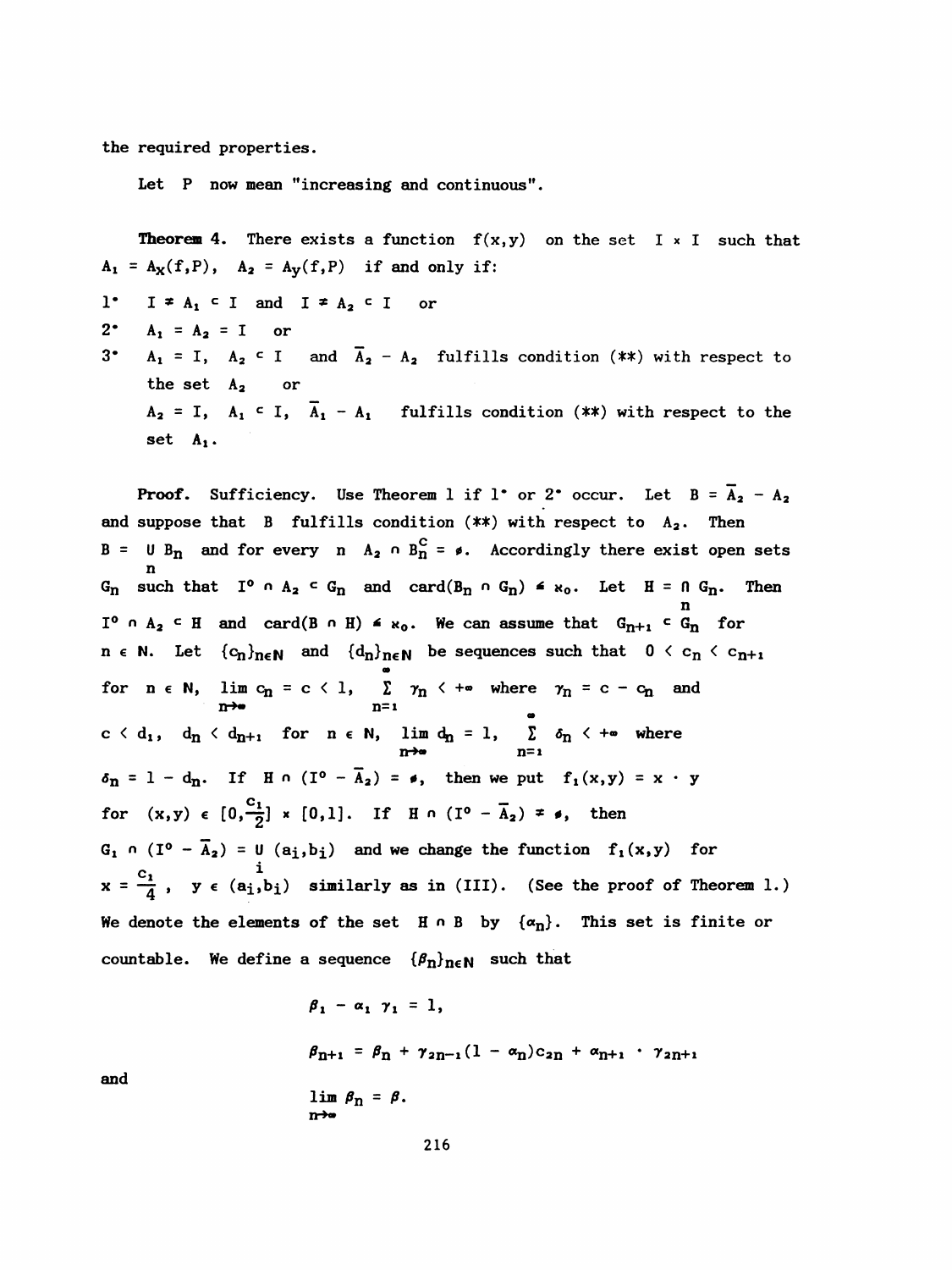o This is possible because  $\sum_{n=1}^\infty \gamma_n$  (  $\bullet$  ) and  $\lfloor c_n \rfloor$  (  $1$  ) for every in. Now we n=i define the function  $f_1(x,y)$  on the rectangles  $[c_{2n-1}, c_{2n}] \times [0,1]$  by

$$
f_{1}(x,y) = \begin{cases} \beta_{n} + (y-\alpha_{n})(c-x) & \text{for } x \in [c_{2n-1}, c_{2n}], y \in [0, \alpha_{n}] \\ \beta_{n} & \text{for } x \in [c_{2n-1}, c_{2n}], y = \alpha_{n} \\ \beta_{n} + \gamma_{2n-1} \cdot x \cdot (y-\alpha_{n}) & \text{for } x \in [c_{2n-1}, c_{2n}], y \in (\alpha_{n}, 1]. \end{cases}
$$

Let  $f_1(c,y) = \beta$  for  $y \in [0,1]$ . We have  $G_n = U(a_i^{(n)}, b_i^{(n)})$  for  $n \in \mathbb{N}$ .

Next we define a sequence  ${\lbrace \eta_n \rbrace}_{n \in \mathbb{N}}$  such that  ${\eta_1 > \beta}$ ,  ${\eta_{n+1} = \eta_1 + \delta_{n-1}}$ (n),  $v_1, v_2, (n)$   $b_i^{(n)} - a_i^{(n)}$ and for every n a sequence  $\{z_i^{(n)}\}_{i\in\mathbb{N}}$  such that  $0 < z_i^{(n)} < \frac{1}{2}$ We construct the function  $f_1(x,y)$  on  $[d_{2n-1},d_{2n}] \times [0,1]$  by

$$
f_{1}(x,y) = \begin{cases} \n\eta_{n} + \delta_{2n-1}a_{i}^{(n)} + \delta_{2n-1} \cdot x(y - a_{i}^{(n)}) & \text{for } x \in [d_{2n-1}, d_{2n}], \\
\eta_{n} + \delta_{2n-1}b_{i}^{(n)} + (1-x)\delta_{2n-1}(y-b_{i}^{(n)}) & \text{for } x \in [d_{2n-1}, d_{2}], \\
\eta_{n} + \delta_{2n-1}b_{i}^{(n)} + (1-x)\delta_{2n-1}(y-b_{i}^{(n)}) & \text{for } x \in [d_{2n-1}, d_{2}], \\
y \in [b_{i}^{(n)} - \varepsilon_{i}^{(n)}, b_{i}^{(n)})\n\end{cases}
$$
\n
$$
f_{1}(x,y) = \begin{cases} \na \text{ linear function joining the points } (a_{i}^{(n)} + \varepsilon_{i}^{(n)}, f_{1}(x, a_{i}^{(n)} + \varepsilon_{i}^{(n)})) \\ \n\text{and } (b_{i}^{(n)} - \varepsilon_{i}^{(n)}, f_{1}(x, b_{i}^{(n)} - \varepsilon_{i}^{(n)})) & \text{for } x \in [d_{2n-1}, d_{2n}] \\ \n\vdots & \vdots & \vdots \\ \n\eta_{n} + \delta_{2n-1} \cdot y & \text{for } x \in [d_{2n-1}, d_{2n}] \n\end{cases}
$$
\n
$$
f_{1}(x,y) = \begin{cases} \na_{1}^{(n)} + \varepsilon_{i}^{(n)}, b_{i}^{(n)} - \varepsilon_{i}^{(n)} \\ \n\vdots & \vdots \n\end{cases}
$$
\n
$$
f_{1}(x,y) = \begin{cases} \na_{1}^{(n)} + \varepsilon_{i}^{(n)}, f_{1}(x, a_{i}^{(n)} + \varepsilon_{i}^{(n)} \\ \n\vdots & \vdots \n\end{cases}
$$
\n
$$
f_{1}(x,y) = \begin{cases} \na_{1}^{(n)} + \varepsilon_{i}^{(n)}, f_{1}(x, a_{i}^{(n)} - \varepsilon_{i}^{(n)} \\ \n\vdots & \vdots \n\end{cases}
$$
\n
$$
f_{1}(x
$$

Let 
$$
f_1(1,y) = \lim_{n \to \infty} \eta_n \leq +\bullet
$$
. The function  $f_1(x,y)$  on the intervals  
\n
$$
[\frac{c_1}{2}, c_1], [c_{2n}, c_{2n+1}], [c, d_1], [d_{2n}, d_{2n+1}] \text{ is for each } y \in [0,1]
$$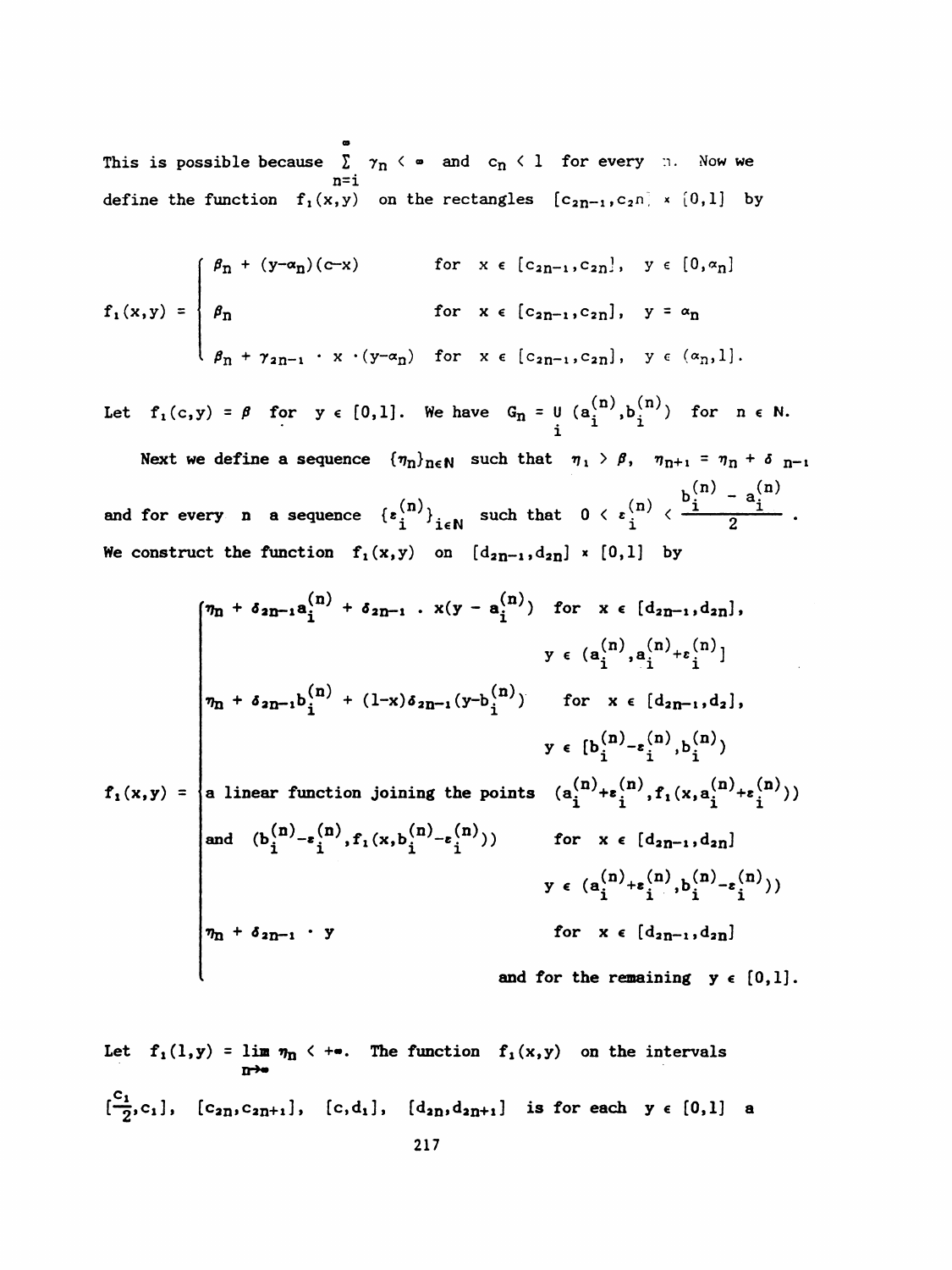linear function joining the value of the function  $f^y_i$  at the left endpoint of the above-mentioned intervals and the value of the function  $f^y$ . at the right end-point of these intervals. If  $\{0\}$   $\cup$   $\{1\}$   $\subset$  I - A<sub>2</sub>, then one may verify as in the proof of Theorem 2 that the function  $f_1(x,y) + y$ satisfies all the required conditions. If  $0 \in A_2$ , we use Remark 6 to construct a function  $f_1(x,y)$  such that  $f_1(x,y) + y$  satisfies all the required conditions.

We proceed similarly in the case when  $l \in A_2$ .

Necessity. We assume that  $A_1 = I$ ,  $A_2 \subset I$  and the set  $B = \overline{A}_2 - A_2$ does not fulfill condition  $(**)$  with respect to the set  $A_2$ . Let Z be the set of one-sided limit points of the set  $A_2$ . Let  $y_0 \in B - Z$ . If the function  $f^{y_0}(x)$  is not continuous, then by the proof of Theorem 3 there exists  $x_0$  such that the function  $f_{X_0}(y)$  is not continuous. This contradicts the equality  $A_X(f, P) = I$ . If  $f^{y_0}(x)$  is not increasing, then there exist points  $x_0$ ,  $x_1 \in I$  such that  $x_0 \langle x_1 \text{ and } f(x_0,y_0) \rangle f(x_1,y_0)$ or  $f^{y_0}(x)$  is constant on some interval  $(\alpha_{y_0}, \beta_{y_0})$ . The first case by the proof of Theorem 1 is not possible. So the function  $f^{y}(x)$  is constant on the interval  $(\alpha, \beta_y)$  where  $y \in B - Z$ . By Lemma 2 there exist a sequence of sets  ${B_n}_{n \in \mathbb{N}}$  and a sequence of intervals  ${P_n}_{n \in \mathbb{N}}$  such that

$$
B - Z = U B_n \quad \text{and} \quad 0 \quad (\alpha_y, \beta_y) \supset P_n \quad \text{for every } n.
$$
  

$$
y \in B_n
$$

By Remark 5 it follows that the set  $B - Z$  does not satisfy condition  $(**)$ with respect to the set  $A_2$ . Therefore, there exists  $n_0 \in N$  such that  $A_2 \cap B_{n_0}^C \neq \emptyset$  and by Lemma 2

$$
\begin{array}{ll} \n0 & (\alpha_y, \beta_y) \ni P_{n_0}. \\
y \in B_{n_0} \n\end{array}
$$

We obtain a contradiction just as in the proof of Theorem 2.

We obtain the following as we did Remark 3.

Remark 7. If a set  $A_2$  is a set of the first category in some interval J  $\subset$  I and if it is dense in this interval, then the set  $\bar{A}_2 - A_2$  does not fulfill condition  $(**)$  with respect to  $A_2$ .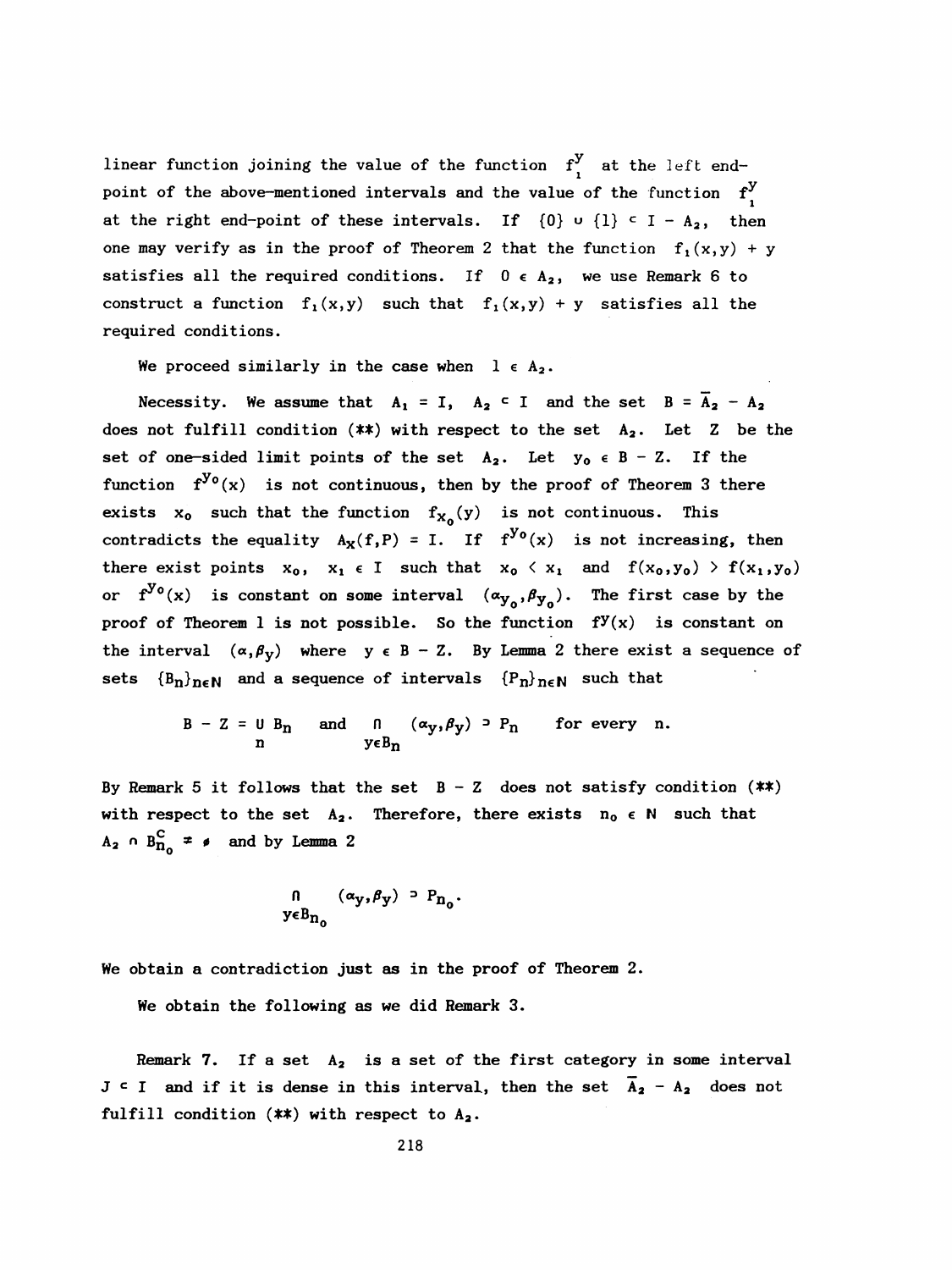Corollary 1. Let  $A_1 = I$  and let  $A_2$  be the set of all rational numbers from the interval I. Then there does not exist a function such that  $A_1 = A_X(f, P)$ ,  $A_2 = A_Y(f, P)$ .

 Remark 8. The set G defined in Example 1 fulfills condition (\*\*) while  $I - G$  does not.

Remark 9. If  $A_1 = I$ ,  $I \neq A_2 \subseteq I$  and there exists a function  $f(x,y)$ such that  $A_1 = A_X(f, P)$ ,  $A_2 = A_Y(f, P)$ , then the set  $A_2$  must be both a  $G_{\delta\sigma}$ -set and an  $F_{\sigma\delta}$ -set.

Lastly, let P mean "of bounded variation".

**Theorem 5.** For any sets  $A_1 \subset I$ ,  $A_2 \subset I$ , there exists a function  $f(x,y)$  such that  $A_1 = A_X(f,P)$ ,  $A_2 = A_Y(f,P)$ .

**Proof.** We assume that  $I - A_1 \neq \emptyset$  and  $I - A_2 \neq \emptyset$  and for each  $y \in I - A_2$  we choose a sequence  $B_y = {x_y^{(n)}\}_{n \in \mathbb{N}}$  such that the sets  $B_y$ are mutually disjoint and U B<sub>y</sub>  $\leq$  I (a subset of the x-axis). For  $y \in I - A_2$ yeI-A<sub>2</sub><br>e a sequence  $A_v = {v^{(n)}}$ each  $x \in I - A_1$  we choose a sequence  $A_X = \{y_X^{(II)}\}_{n \in \mathbb{N}}$  such that the sets  $A_X$  are mutually disjoint and  $\begin{array}{ccc} \mathsf{U} & A_X \subseteq \mathsf{I} & \text{(a subset of the y-axis)}. \end{array}$ xeI-A<sub>1</sub>

We define

$$
f_1(x,y) = \begin{cases} \frac{1}{n} & \text{for } x = x_y^{(n)}, y \in I - A_2 \\ 0 & \text{for the remaining } (x,y) \in I \times I \end{cases}
$$

and

$$
f(x,y) = \begin{cases} \frac{1}{n} & \text{for } x \in I - A_1, y = y_x^{(n)} \\ & \\ f_1(x,y) & \text{for the remaining } (x,y) \in I \times I. \end{cases}
$$